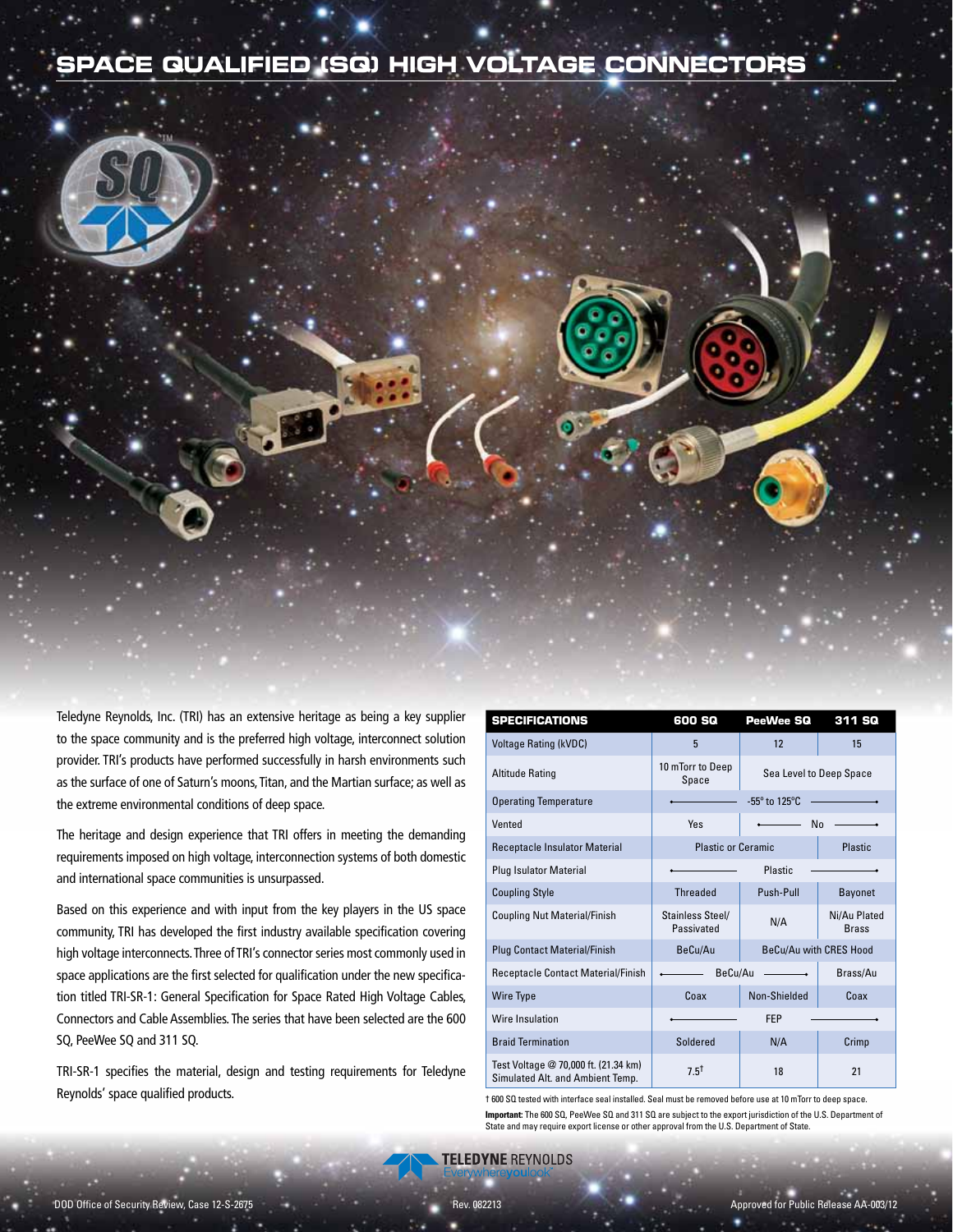

### **PRODUCT HERITAGE**

Teledyne Reynolds is proud to be the preferred high voltage, interconnect solution provider for space applications. Listed below are just a few of the spacecraft and/or missions in which TRI has provided products to be used in mission critical systems.

- EUVE Extreme Ultraviolet Explorer
- Cassini
- Huygens
- Hubble Space Telescope
- SOHO SOlar and Heliospheric Observatory
- TIMED Thermosphere Ionosphere Mesosphere Energetics and Dynamics
- New Horizons
- Nozomi
- Rosetta
- AIM Aeronomy of Ice in the Mesosphere
- IMAGE Imager for Magnetopause-to-Aurora Global Exploration
- IBEX- Interstellar Boundary EXplorer
- Deep Space 1
- Dawn
- MESSENGER MErcury Surface, Space ENvironment GEochemistry, and Ranging

### **SQ PRODUCT'S INSPECTION PROCESSES AND DOCUMENTATION PACKAGE**

All 600 SQ, PeeWee SQ and 311 SQ parts will undergo the following inspections and tests during production:

- In process radiographic inspection of solder joints (applies only to cable assemblies) Outgassing Temperature cycle
- Hermetic seal (applies only to hermetic connectors) Circuit resistance Dielectric withstanding voltage
- Radiographic inspection of final assembly equal to the state of the local inspection of final assembly the state of the local inspection of final assembly the state of the local inspection of final assembly the state of
- 
- 
- 
- 
- 
- 

The following are optional Lot Acceptance Tests (LAT): that can be selected:

• Level 1 LAT: Outgassing - If this option is selected "slabs" of any encapsulants and/or potting materials accompany the product through the entire manufacturing process. These slabs are then sent out for outgassing tests at the end of the manufacturing process to ensure they meet NASA's outgassing requirements of TML< 1% and CVCM <0.1%. The outgassing test report for the slabs is provided as part of the lot's data package.

• Level 2 LAT: Shock and Vibration - If this LAT is selected, three samples per lot will undergo the following: Random Vibration per MIL-STD-202, method 214, test condition II, test letter J, Sinusoidal Vibration per MIL-STD-202, method 204, test condition D and Shock per MIL-STD-202, method 213, test condition C.

| A full documentation package will be shipped with each lot ordered. The documentation package will include: |                                       |                                                     |  |                              |  |  |  |  |  |  |
|-------------------------------------------------------------------------------------------------------------|---------------------------------------|-----------------------------------------------------|--|------------------------------|--|--|--|--|--|--|
| • Test data sheet                                                                                           | • Lot Acceptance Test operation sheet | • List of materials (MIUL) • Outgassing test report |  | • Certificate of Conformance |  |  |  |  |  |  |

### **TYPICAL SPACE CABLE ASSEMBLY DESIGN AND PERFORMANCE REQUIREMENTS**

| • Low Outgassing Materials (TML< 1%; CVCM <0.1%) • Vented and Non-Vented Connectors • Non-magnetic Materials • Ultrasonically Cleaned Conductors |                                                             |  |
|--------------------------------------------------------------------------------------------------------------------------------------------------|-------------------------------------------------------------|--|
| • Operation through Paschen's Minimum                                                                                                            | • "Red plague" Resistant Conductors • Low Partial Discharge |  |

### **APPLICATIONS**

| • Satellite Electric Propulsion         | • X-Ray and Gamma Ray Detectors | • Rocket Engine Spark Igniters | • Mass Spectrometers    |
|-----------------------------------------|---------------------------------|--------------------------------|-------------------------|
| • Miniature High Voltage Power Supplies | LIDAR                           | $\bullet$ RADAR                | • Travelling Wave Tubes |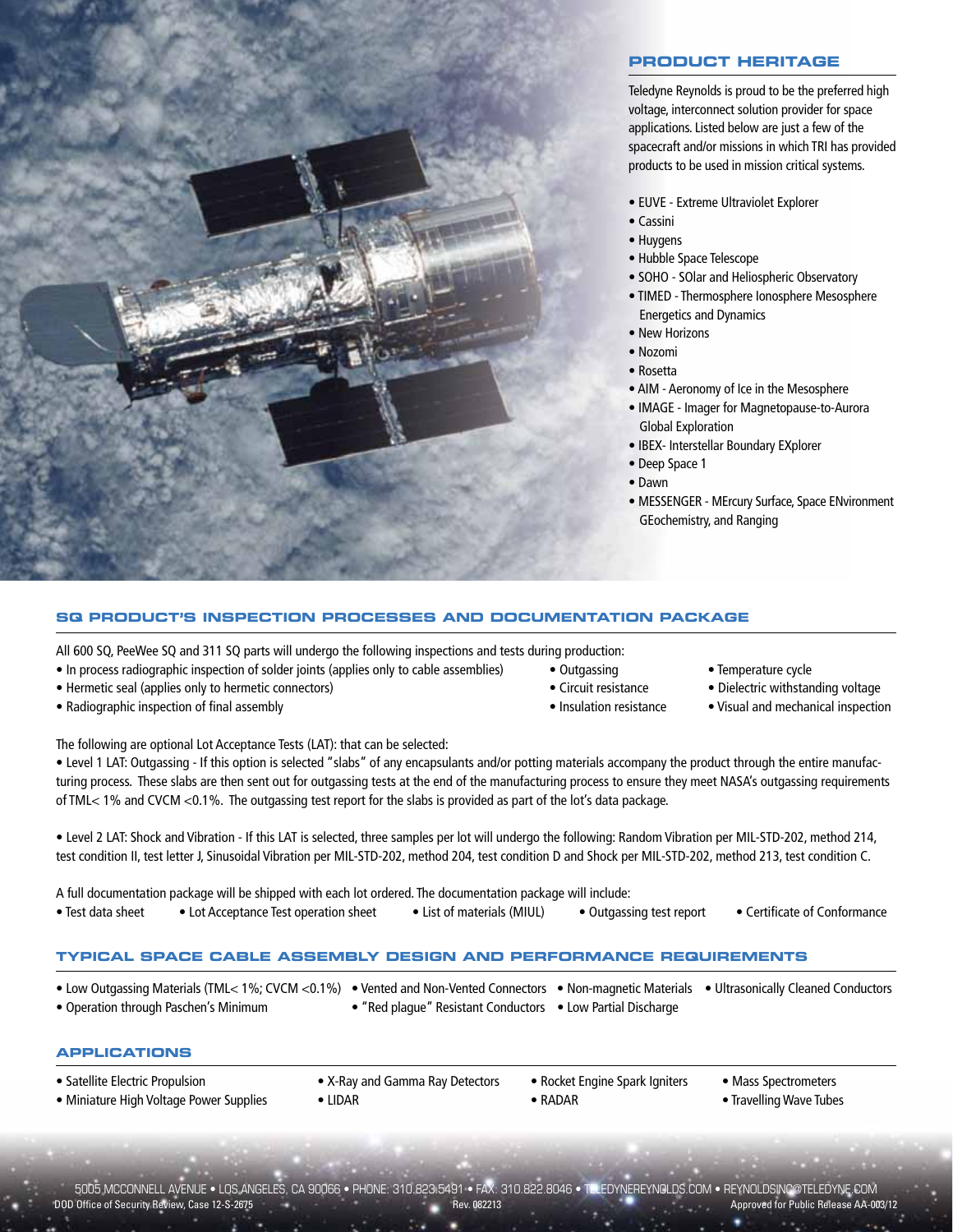# **SPACE QUALIFIED (SQ) HIGH VOLTAGE CONNECTORS**

### **SQ PRODUCT QUALIFICATION AND PERIODIC INSPECTION**

An SQ product's qualification per TRI-SR-1 consists of six test groups with various sample quantities per group. The test groups are:

| <b>Group 1</b>                           | <b>Group 2</b>                            | Group 3                                | Group 5                         |
|------------------------------------------|-------------------------------------------|----------------------------------------|---------------------------------|
| Visual and Mechanical Inspection         | <b>Connector Durability</b>               | Permeability of Non-Magnetic Materials | <b>Center Contact Retention</b> |
| <b>Material</b>                          | <b>Thermal Shock</b>                      | Humidity                               | Corrosion                       |
| Finish                                   | Vibration                                 | Continuity                             | Force to Engage/Disengage       |
| Dissimilar Metals                        | Shock                                     | Dielectric Withstanding Voltage        |                                 |
| Design and Construction (Dimensions)     | <b>Cable Retention Force</b>              | <b>Insulation Resistance</b>           |                                 |
| Marking                                  | <b>Coupling Mechanism Retention Force</b> | Group 4                                | Group 6                         |
| Workmanship                              | Safety Wire Hole Pull-out                 | <b>Accelerated Life Test</b>           | Outgassing                      |
| Hermetic Seal (Hermetic Connectors Only) | <b>Coupling Proof Torque</b>              | Continuity                             | Flammability                    |
| Continuity                               | Force to Engage/Disengage                 | Dielectric Withstanding Voltage        | <b>Odor</b>                     |
| Dielectric Withstanding Voltage          |                                           | <b>Insulation Resistance</b>           | Toxicity (Off-gassing)          |
| <b>Insulation Resistance</b>             |                                           |                                        |                                 |

#### **SPACE LEVEL (S) VERSUS SPACE QUALIFIED (SQ) PRODUCTS**

The table below shows the differences in testing, data package and inspection processes between the 600 S Space Level product line that TRI once offered and the 600 SQ Space Qualified product line that has replaced it.

| <b>FEATURES</b>                            | <b>DESCRIPTION</b>                                                                                            | 600 S        | 600 SQ          |
|--------------------------------------------|---------------------------------------------------------------------------------------------------------------|--------------|-----------------|
|                                            | Test Data Sheet (by serial number as applicable)                                                              |              | $\mathsf{X}$    |
|                                            | List of Materials (MIUL)                                                                                      |              | $\mathsf{X}$    |
| Data Package                               | <b>Outgassing Certification / Test Reports</b>                                                                |              | $\mathsf{X}$    |
|                                            | <b>Certification of Conformance</b>                                                                           | $\mathsf{X}$ | $\mathsf{X}$    |
|                                            | A - No Lot Acceptance Test (LAT)                                                                              |              |                 |
| <b>Choice of Lot Acceptance</b>            | B - Level 1 LAT, Outgassing                                                                                   |              |                 |
| IAW TRI-SR-1/600SQ                         | C - Level 2 LAT, Shock and Vibration                                                                          |              | X (as required) |
|                                            | D - Level 1 and Level 2 LAT                                                                                   |              |                 |
| Periodic Inspection IAW TRI-SR-1 (Table 2) | Periodic inspection will be performed every three years                                                       |              | $\mathsf{X}$    |
|                                            | In-process Radiographic Inspection (solder joint)                                                             |              | X               |
|                                            | Outgassing                                                                                                    |              | X               |
|                                            | <b>Temperature Cycling</b>                                                                                    |              | X               |
|                                            | Ceramic-to-metal Braze Joint Hermeticity Leak Test                                                            |              | X               |
| Production Testing IAW TRI-SR-1            | <b>Contact Resistance</b>                                                                                     |              | X               |
|                                            | Dielectric Withstanding Voltage                                                                               |              | X               |
|                                            | <b>Insulation Resistance</b>                                                                                  |              | X               |
|                                            | Radiographic Inspection                                                                                       |              | X               |
|                                            | Visual and Mechanical                                                                                         |              | $\mathsf{x}$    |
|                                            | Dielectric Withstanding Voltage Verification - No data report<br>(Certification only)                         | $\mathsf{x}$ |                 |
|                                            | Continuity - No data report (Certification only)                                                              | $\mathsf{X}$ |                 |
|                                            | Non-metallic Materials Verified to Meet Outgassing Requirements<br>(No data report or certification provided) | $\mathsf{X}$ |                 |
| <b>Standard Production Testing</b>         | Ceramic-to-metal Braze Joint Hermeticity Leak Test - No data report<br>(Certification only)                   | $\mathsf{X}$ |                 |
|                                            | Component Level X-ray of Solder Joints (No data report or certification<br>provided)                          | $\mathsf{X}$ |                 |
|                                            | <b>Visual and Mechanical</b>                                                                                  | $\mathsf{X}$ |                 |
| Product Qualified to TRI-SR-1/600 SQ       |                                                                                                               |              | X               |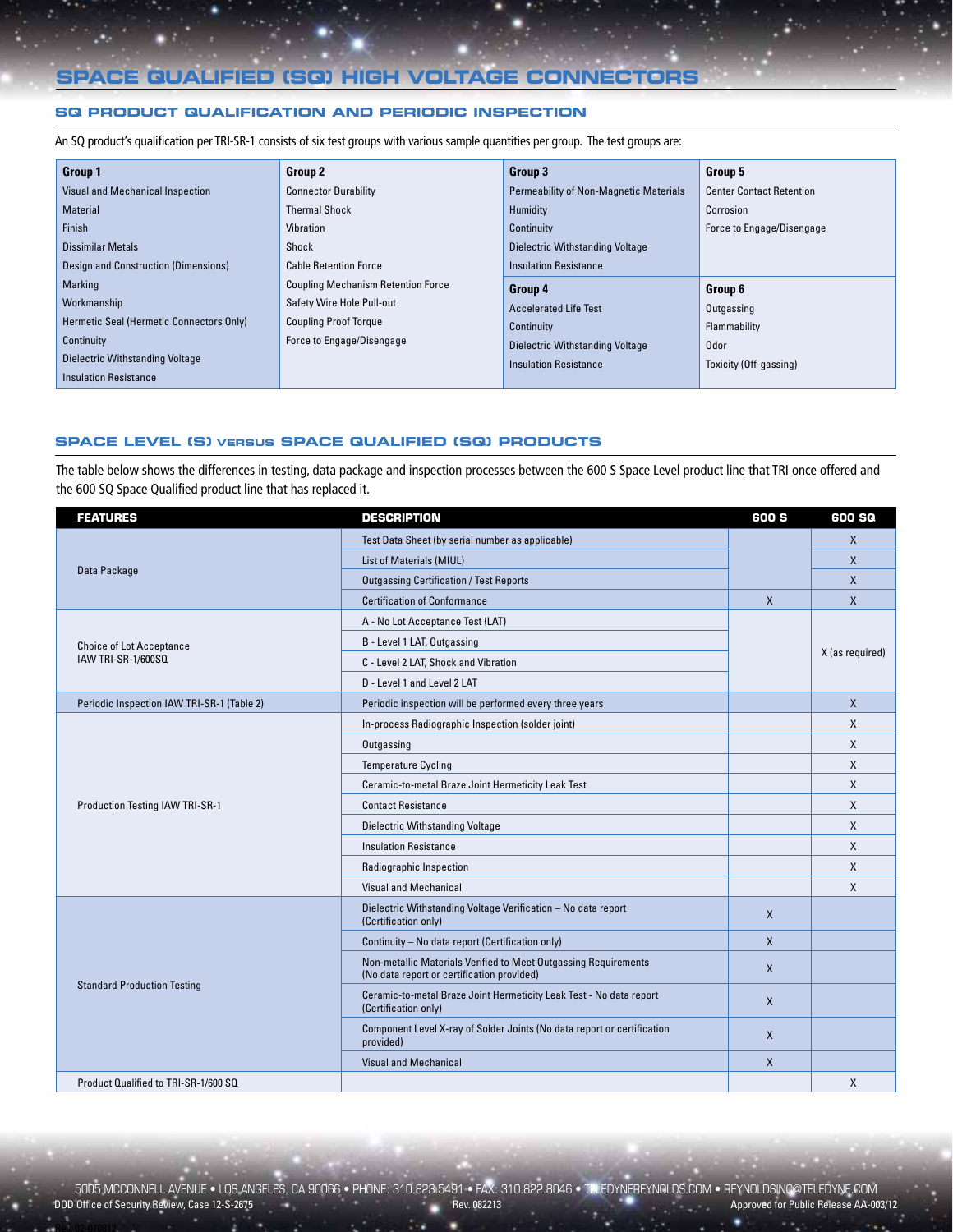# **600 SQ SERIES |** 5 kVDC | 10 mTorr to Deep Space | -55º TO 125ºC

The 600 SQ is a variant of the 600 series designed to operate at a minimum vacuum of 10 millitorr to deep space. The plugs have no seals, and both plug and receptacle have vent features to release any air trapped during pressure reduction associated with launch and travel to deep space. Receptacles are shipped with an interface seal which should be installed for any necessary pre-launch electrical testing. The seal must be removed prior to launch to allow for proper venting of the interface.



† 600 SQ tested with interface seal installed. Seal must be removed before use at 10 mTorr to deep space.

Note: Product part numbers, dimensions and specifications are subject to change without notice. Products listed represent only a small selection of Teledyne Reynolds' products. Please visit www.teledynereynolds.com for the line information. Contact Teledyne Reynolds' Engineering to discuss custom designs. Illustrations are for reference only and may not reflect actual design. WARNING: Connectors should NEVER be handled, mated or unmated when portant: The 600 SQ Series is subject to the export jurisdiction of the U.S. Department of State and may require export license or other approval from the U.S. Department of State.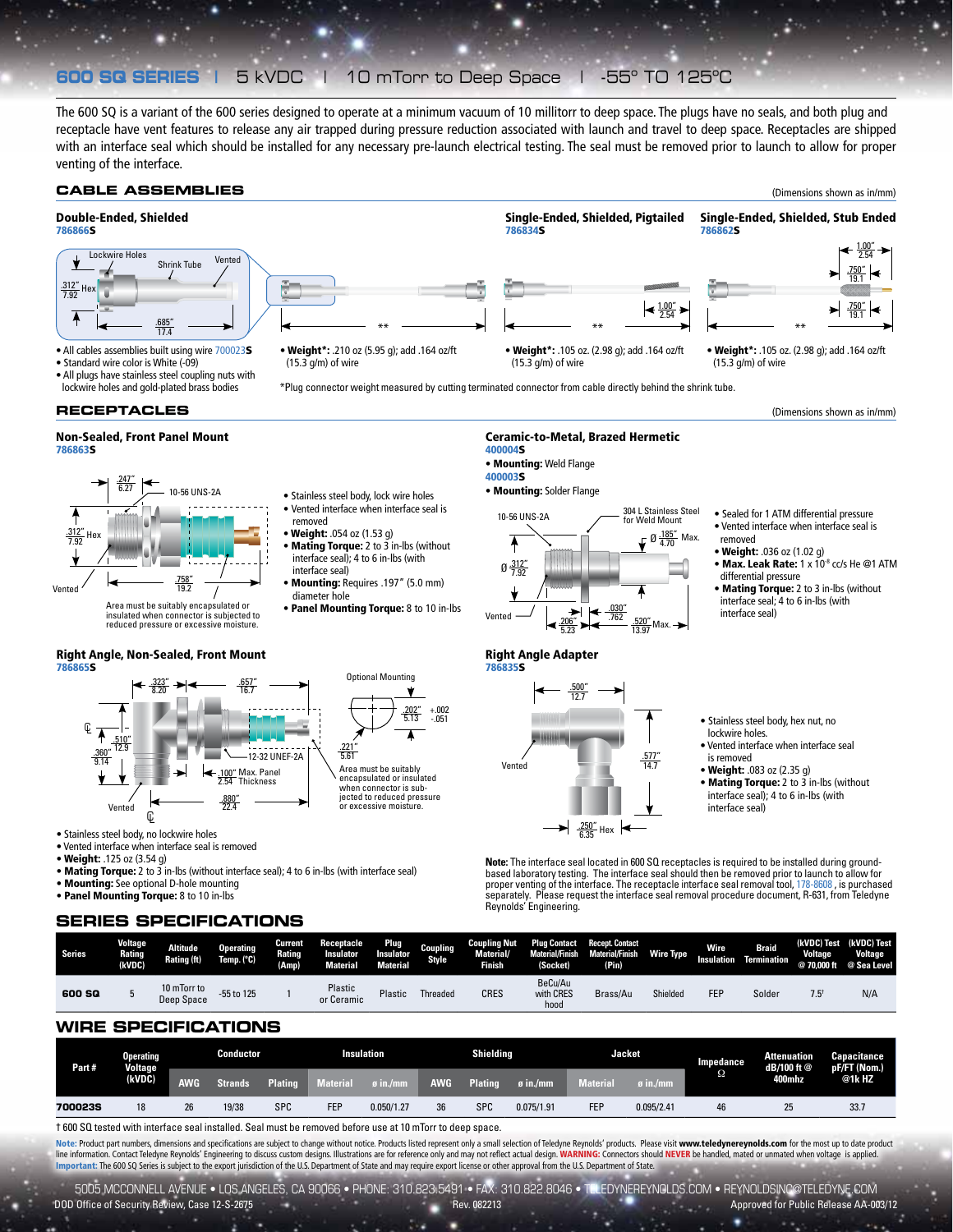## **PeeWee SQ SERIES |** 12 kVDC | Sea Level to Deep Space | 55º TO 125ºC

The PeeWee SQ Series is one of a family of subminiature, high voltage connectors for use in high voltage applications where dense electronic packaging is required.

PeeWee SQ connectors use a unique method of sealing high voltage at reduced atmospheric pressure, which allows the connector to be operated at 12 kVDC through 70,000 feet to deep space within a temperature range of -55° to 125°C. The sealing method used is Teledyne Reynolds' patented Advanced Interface Seal.



### **WIRE SPECIFICATIONS**

Sea Level to 55 to 125 1.6 Plastic<br>Deep Space 55 to 125 1.6 or Ceramic

**PeeWee SQ** 12 Sea Level to

| Part #  | Operating<br><b>Voltage</b><br>(kVDC) | Conductor  |         |                | <b>Insulation</b> |                        | <b>Shielding</b> |                |                 | <b>Jacket</b>  |                      | Impedance | <b>Attenuation</b><br>dB/100 ft @ | Capacitance<br>pF/FT (Nom.) |
|---------|---------------------------------------|------------|---------|----------------|-------------------|------------------------|------------------|----------------|-----------------|----------------|----------------------|-----------|-----------------------------------|-----------------------------|
|         |                                       | <b>AWG</b> | Strands | <b>Plating</b> | <b>Material</b>   | <b><i>o</i></b> in /mm | <b>AWG</b>       | <b>Plating</b> | $\sigma$ in./mm | <b>Materia</b> | $\mathfrak g$ in./mm | Ω         | 400mhz                            | @1kHZ                       |
| 800121S | 18                                    | 24         | 19/36   | <b>SPC</b>     | <b>Etched FEP</b> | 0.050/1.27             | N/A              | N/A            | N/A             | N/A            | N/A                  | N/A       | N/A                               | N/A                         |

with CRES hood

Brass/Au or Kovar/Ni

Plastic Push-Pull N/A

Note: Product part numbers, dimensions and specifications are subject to change without notice. Products listed represent only a small selection of Teledyne Reynolds' products. Please visit www.teledynereynolds.com for the line information. Contact Teledyne Reynolds' Engineering to discuss custom designs. Illustrations are for reference only and may not reflect actual design. WARNING: Connectors should NEVER be handled, mated or unmated when

5005 MCCONNELL AVENUE • LOS ANGELES, CA 90066 • PHONE: 310.823.5491 • FAX: 310.822.8046 • TELEDYNEREYNOLDS.COM • REYNOLDSINC@TELEDYNE.COM

DOD Office of Security Review, Case 12-S-2675 **Review Accounts to the Case AC-003/12** Rev. 082213 Approved for Public Release AA-003/12

Non-shielded FEP N/A <sup>18</sup> N/A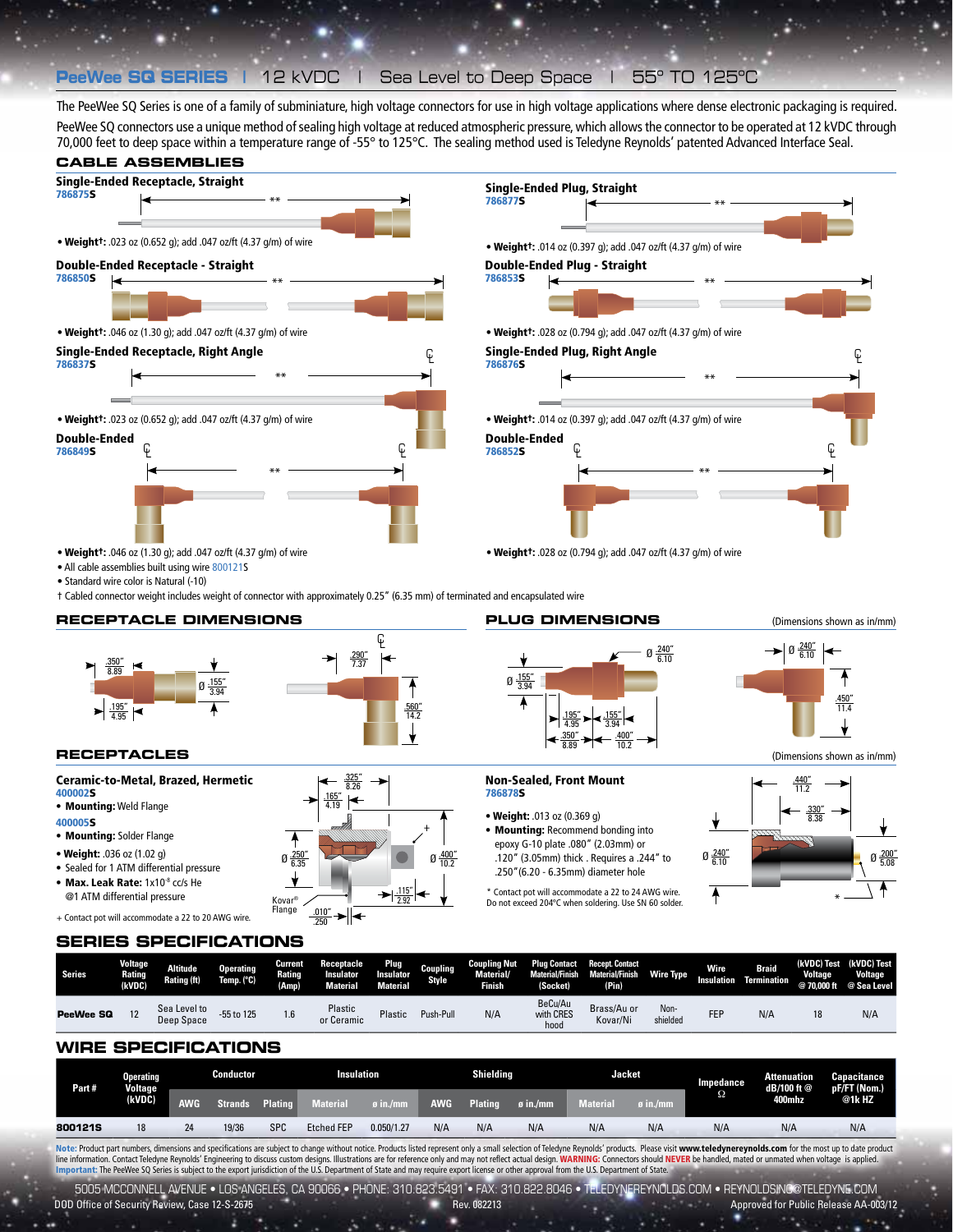# **311 SQ SERIES |** 15 kVDC | 55º TO 125ºC | Sea Level to Deep Space





Series 311 SQ connectors feature interface polarization which allows the system design engineer to use the same basic connector in three different circuits without concern of mismating the circuits. Polarization is controlled by the numbers and/or dissimilar spacing of the bayonet lugs on the receptacle. There are three conditions of polarization available.

### **CABLE ASSEMBLIES**

#### **Double-Ended, Shielded**

786869S - Condition 1 • 786870S - Condition 2 • 786871S - Condition 3 786869S - Condition 1 • 786870S - Condition 2 • 786871S - Condition 3





2.00" 50.8

**Single-Ended, Shielded, Pigtailed**

• All cables assemblies built using 700023S wire examples built using 700023S wire examples built using 700023S wire examples built using 700023S wire examples built using 700023S wire examples to the state of the state of

- 
- Standard cable color is White (-09)

• Weight\*: 1.20 oz (33.9 g); add 0.164 oz/ft (15.3 g/m) of wire \*Connector weight is for a terminated connector

### **RECEPTACLES**

(Dimensions shown as in/mm)

(Dimensions shown as in/mm)



#### **\*\*CABLE ASSEMBLY ORDERING INFORMATION**

|                                    | All assembly cable lengths are to be specified in inches only.    |                                                                   |                                                                                                       | <b>Lot Acceptance Tests</b> |          |  |                   |         |          |         |             |
|------------------------------------|-------------------------------------------------------------------|-------------------------------------------------------------------|-------------------------------------------------------------------------------------------------------|-----------------------------|----------|--|-------------------|---------|----------|---------|-------------|
| 786868                             |                                                                   | 10                                                                |                                                                                                       | 24                          |          |  | <b>DESIGNATOR</b> |         |          |         |             |
| <b>Basic Part</b><br><b>Number</b> | Space Rated<br>Assembly                                           | Wire Color*                                                       | Lot Acceptence<br>Inspection                                                                          | Length (Inches)             |          |  | <b>LEVEL</b>      | No LAT  | Level 1  | Level 2 | Level<br>82 |
| <b>Wire Color</b>                  | Cable assemblies are available with wire in the following colors: | • Level 1 LAT - Outgassing<br>• Level 2 LAT - Shock and Vibration |                                                                                                       |                             |          |  |                   |         |          |         |             |
| 00 Black                           | 01 Brown                                                          | 02 Red                                                            | 03 Orange                                                                                             | 04 Yellow                   | 05 Green |  | 06 Violet         | 08 Grav | 09 White |         | 10 Natural  |
|                                    |                                                                   |                                                                   | $\star$ if Wine Calax is not confinable, quality as white a non-calabra secondarily was as de 00 $\,$ |                             |          |  |                   |         |          |         |             |

f Wire Color is not applicable, such as with a non-cabled receptacle, use code 00 Please contact Teledyne Reynolds' Engineering department if you have any questions or need further clarification.

### **SERIES SPECIFICATIONS**

| Series | <b>Voltage</b><br>Rating<br>(kVDC) | <b>Altitude</b><br>Rating (ft) | <b>Operating</b><br>Temp. (°C) | Current<br>Rating<br>(Amp) | Receptacle<br>Insulator<br><b>Material</b> | Plug<br>Insulator<br><b>Material</b> | Coupling<br><b>Style</b> | <b>Coupling Nut</b><br>Material/<br><b>Tinish</b> | (Socket)                     | Plug Contact Recept. Contact<br><b>Material/Finish Material/Finish</b><br>(Pin) | <b>Wire Type</b> | Wire<br><b>Insulation</b> | <b>Braid</b><br>Termination | <b>Voltage</b><br>@70.000 ft | (kVDC) Test (kVDC) Test<br><b>Voltage</b><br>@ Sea Level |
|--------|------------------------------------|--------------------------------|--------------------------------|----------------------------|--------------------------------------------|--------------------------------------|--------------------------|---------------------------------------------------|------------------------------|---------------------------------------------------------------------------------|------------------|---------------------------|-----------------------------|------------------------------|----------------------------------------------------------|
| 311 SQ | 15                                 | Sea Level to<br>Deep Space     | -55 to 125                     | 10                         | Plastic                                    | Plastic                              | Bavonet                  | Brass/Ni                                          | BeCu/Au<br>with CRES<br>hood | Brass/Au                                                                        | Shielded         | <b>FEF</b>                | Crimp                       | 21                           | N/A                                                      |

### **WIRE SPECIFICATIONS**

| Part#   | Operating<br><b>Voltage</b> | Conductor  |                |                | Shielding<br>Insulation |                 |                 |            |                | <b>Jacket</b> | Impedance  | <b>Attenuation</b><br>dB/100 ft @ | Capacitance<br>pF/FT (Nom.) |        |       |
|---------|-----------------------------|------------|----------------|----------------|-------------------------|-----------------|-----------------|------------|----------------|---------------|------------|-----------------------------------|-----------------------------|--------|-------|
|         | (kVDC)                      | <b>AWG</b> | <b>Strands</b> | <b>Plating</b> | $Q$ in./mm              | <b>Material</b> | $\alpha$ in /mm | <b>AWG</b> | <b>Plating</b> | $Ø$ in./mm    | Material   | $\emptyset$ in /mm                | Ω                           | 400mhz | @1kHZ |
| 7000235 | 18                          | 26         | 19/38          | <b>SPC</b>     | 0.118/3.00              | <b>FEP</b>      | 0.050/1.27      | 36         | SPC            | 0.075/1.91    | <b>FEP</b> | 0.095/2.41                        | 46                          | 25     | 33.7  |

Note: Product part numbers, dimensions and specifications are subject to change without notice. Products listed represent only a small selection of Teledyne Reynolds' products. Please visit www.teledynereynolds.com for the line information. Contact Teledyne Reynolds' Engineering to discuss custom designs. Illustrations are for reference only and may not reflect actual design. WARNING: Connectors should NEVER be handled, mated or unmated when Important: The 311 SQ Series is subject to the export jurisdiction of the U.S. Department of State and may require export license or other approval from the U.S. Department of State.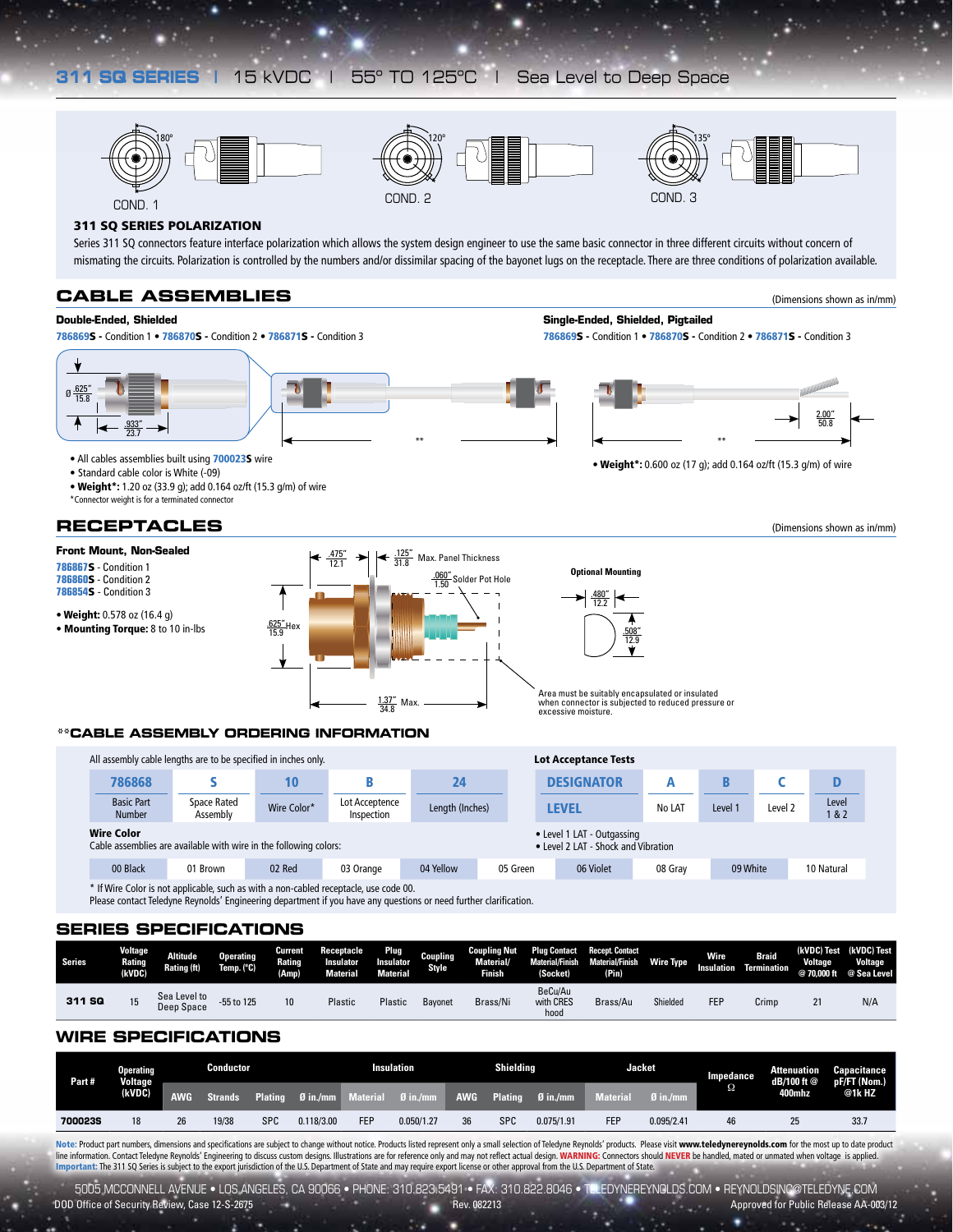# **ADDITIONAL PRODUCTS FOR SPACE**

In addition to the 600 SQ, PeeWee SQ and 311 SQ, Teledyne Reynolds has several other product offerings that have commonly been used by the space community. Even though the altitude rating for these connector families is 70,000 ft (21.34 km), they have been used successfully in numerous space applications.

### **JR SERIES 6 kVDC, 4 and 6 Pin**



A smaller, multi-pin version of the PeeWee series of high voltage connectors and cable assemblies. Although micro-miniature in size, this series of cable assemblies will operate at voltages up to 6 kVDC at 70,000 ft (21.34 km) altitude over a temperature range of -55° to 125° C.

### **SID SERIES**

### **15 kVDC, 1 and 4 Pin**

This family of "inline disconnects" use push-on, pull-off friction mating of a silicone rubber plug with a tapered interface to a hard, plastic receptacle that significantly reduces trapped air to achieve corona resistant high voltage



performance. In an effort to further reduce corona discharges, the SID cable assembly is avai able with a semi-conductive silicone wire and proprietary semi-conductive coating over the silicone plug. This configuration could also potentially alleviate the need for shielding in certain applications. The SID is rated for operation at 15 kVDC at 70,000 ft (21.34 km) over a temperature range of -55° to 95° C.

### **HIGH PERFORMANCE, LOW CORONA DISCHARGE HIGH VOLTAGE WIRE**

Teledyne Reynolds manufactures ultra purity, high voltage wires that are designed to operate in space applications requiring thousands of hours of reliability. Wire can be ordered by the reel or supplied as leads in connectorized, high voltage cable assemblies. The wires are designed to meet the general



requirements of specifications such as MIL-DTL-16878, MIL-W-22759 and MILC-17, but in addition meet "higher level" performance required for low corona, high voltage applications.

Unique processing and testing of these wires, such as 100% reel-to-reel corona testing and reel-to-reel 100% optical inspection of the insulation ensures the reliability expected of space level components.

### **1807 SERIES 15 kVDC, 7 Pin**

This bayonet coupled, multi-pin family of connectors has been used in some of the most successful, spacecraft ion propulsion systems. Available in configurations with individually shielded or non-shielded depending on your application's requirements. The 1807 is rated for operation at 15 kVDC at 70,000 ft (21.34 km) over a temperature range of -55° to 125° C.

# **CUSTOM SOLUTIONS**

Teledyne Reynolds is ready to support your application specific requirements that may require customization of an existing product or developing a new design to meet your needs. Even if you determine that an existing product presented in this data sheet will meet your requirements, TRI strongly urges you to discuss any potential usage of these connectors with a Teledyne Reynolds' Applications Engineer before purchasing.